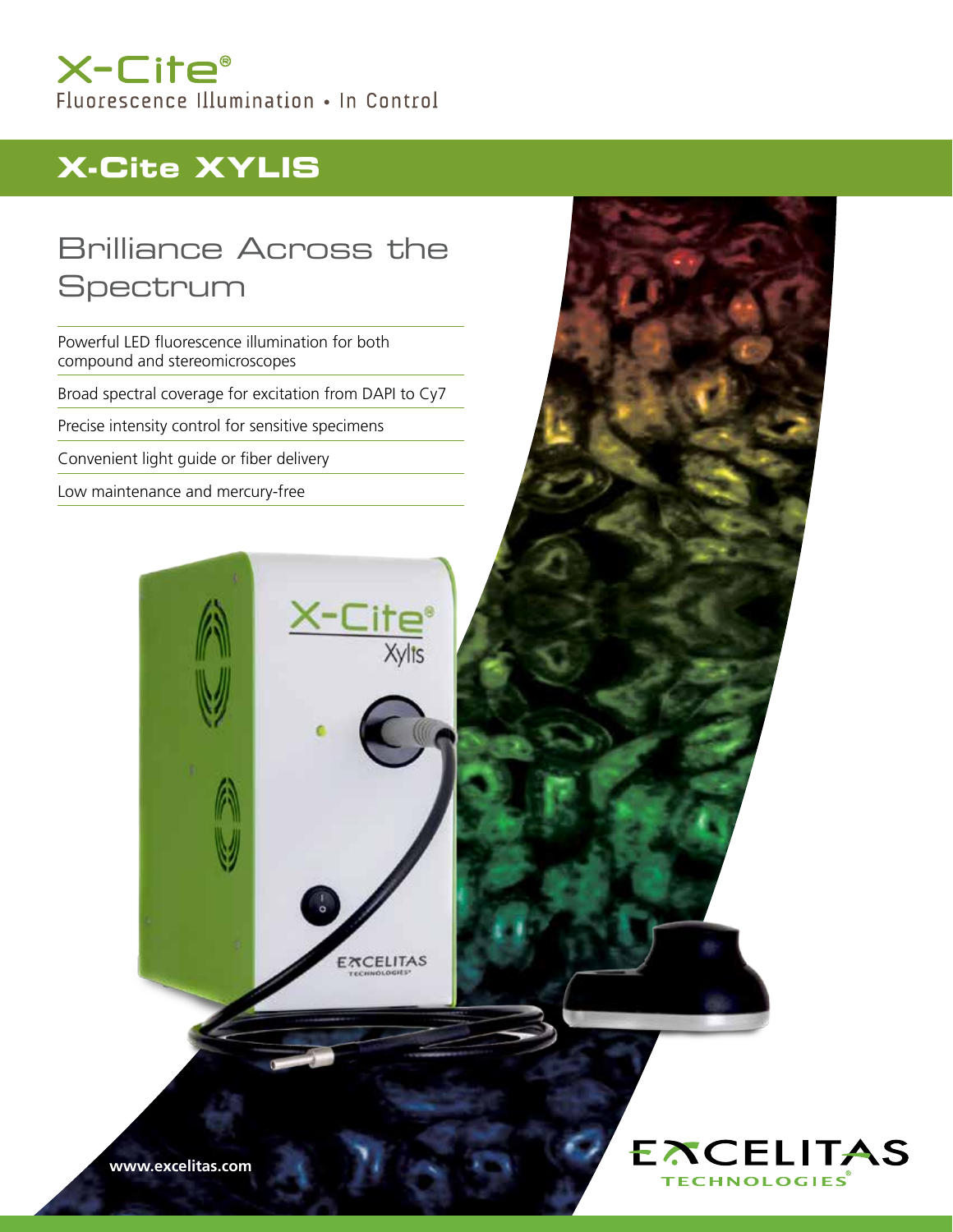# Finally, a true arc lamp replac for making the switch to

The X-Cite® XYLIS LED light source provides intense output and a broad spectrum which rivals arc lamps. Finally, researchers are able to enjoy the benefits of LED technology without compromising on price, flexibility, or performance. No more hesitation, no more excuses.

#### **Brightness of an Arc Lamp**

Specially selected LEDs built into the X-Cite XYLIS are powerful enough to replace arc lamps on both compound and stereomicroscopes. Compared to other LED products, specimen exposure and scanning times can be reduced, improving image quality and increasing productivity. X-Cite XYLIS' impressive output and low maintenance can help breathe new life into under-used microscopes and make better use of laboratory resources.

#### **Broad Spectral Coverage**

X-Cite XYLIS is designed with more LEDs than previous X-Cite models, improving and extending spectral coverage for excitation from DAPI to Cy7. Spectral highlights include:

- DAPI Two X-Cite XYLIS models are available to provide a choice of UV excitation. XT720S has a 365nm LED for a closer match to arc lamp output and compatibility with the narrow 365 DAPI filter sets which come standard in most microscopes. XT720L has a 385nm LED for use with sensitive specimens and 385 DAPI filter sets which are becoming increasingly common.
- TRITC/Tx Rd/mCherry X-Cite XYLIS incorporates Excelitas' patented and award-winning LaserLED Hybrid Drive® technology, utilizing high efficiency lasers to excite a phosphor layer and generate light from 500nm to 600nm. The resulting intense, broad peak ensures plenty of power in this critical part of the spectrum.
- Cy7 X-Cite XYLIS is the only broadband LED source to include a 735nm peak for Cy7 excitation. Labs no longer have to choose between the benefits of LEDs and keeping their spectral options open.

### **Flexibility to Suit Application Needs**

In addition to its powerful output and broad DAPI to Cy7 spectral range, X-Cite XYLIS offers the ultimate in flexibility – options are standard. Delivering light through a light guide alone or with a choice of more than a dozen microscope adaptors, X-Cite XYLIS can be installed on just about any new imaging system or used to retrofit the microscopes labs have depended on for years. Offered in two models with a choice of UV wavelengths (365nm or 385nm), labs may choose the one that is suitable for their preferred or existing DAPI filter sets. A "UV Off" mode permits the UV LED to be disabled when not required at all, protecting sensitive specimens and extending light guide lifetimes.

### **Exceptional Control with Built-in Options**

When it comes to control options, all are built-in to every X-Cite XYLIS - each system includes manual fingertip control with speedDIAL, hands-free operation with a foot pedal, as well as USB and TTL inputs for automated applications.

X-Cite XYLIS' ergonomic speedDIAL can be placed where it is most comfortable for individual users. Designed with a large speed-sensitive intensity dial that doubles as an ON/OFF button, controlling illumination is quick and intuitive. With a simple double tap on speedDIAL, users can quickly jump to a favorite intensity setting, as well as know the current intensity setting regardless of room lighting conditions via speedDIAL's backlit display.

Take full advantage of LED instant ON/OFF capability to limit photobleaching and phototoxicity with ultra-fast PC control or TTL triggering. X-Cite XYLIS can be driven by commercial imaging software, and an SDK is available for developing customized control solutions.







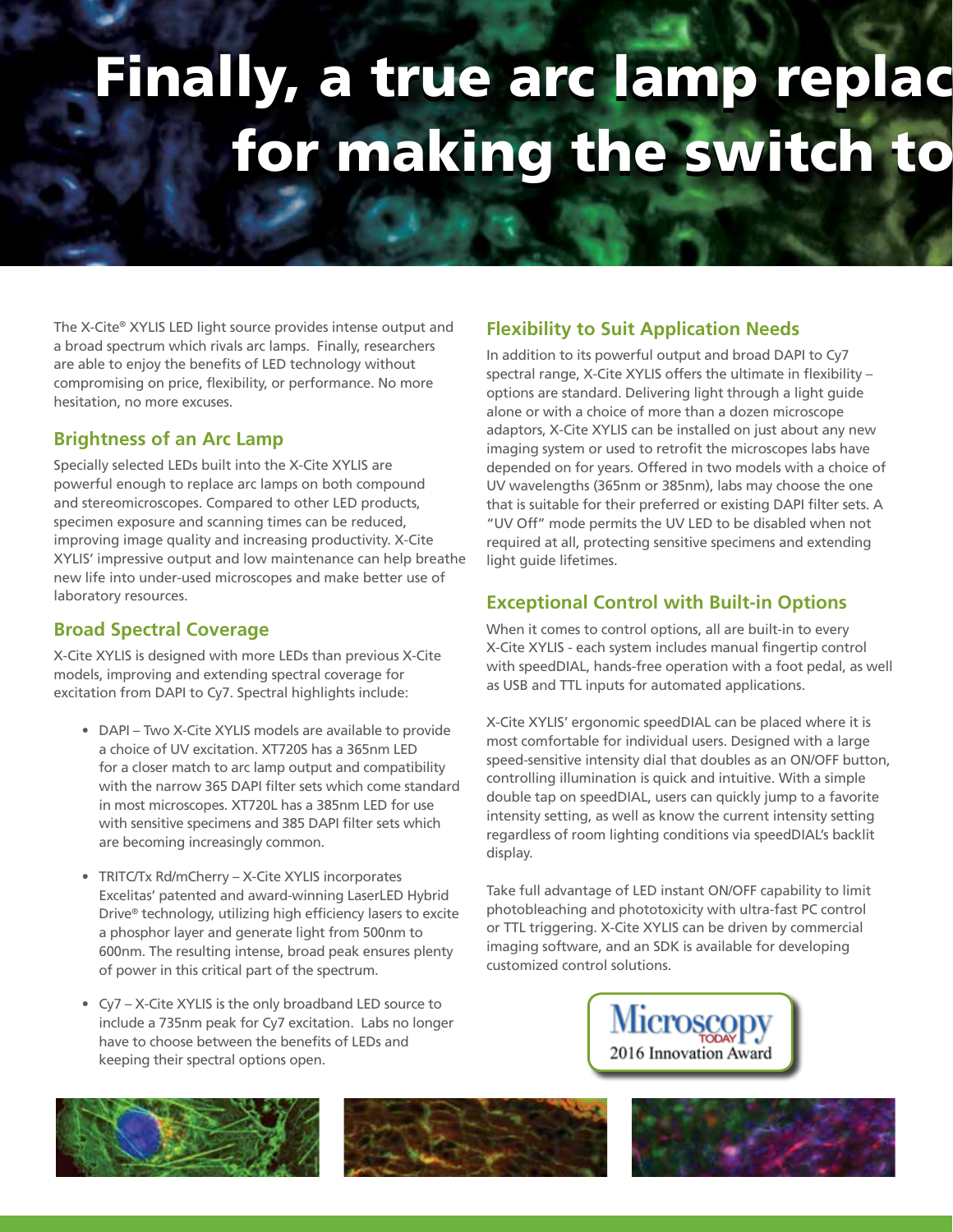ement LED. LED.



#### **X-Cite Costs & Energy Savings**

X-Cite XYLIS allows researchers to reduce the amount of hardware required by an imaging system - replace an arc lamp, separate shutter and neutral density filters all with a single device. All systems include high speed shuttering, 1% intensity adjustment, and multiple manual/automated control options. Enjoy the long-term benefits of using LED technology - long lifetimes, consistent output, lower maintenance, fewer consumables, reduced energy use, and zero mercury waste.

#### **Potential Cost and Energy Savings with LEDs**

Table 1: Cost of Ownership (per 20,000 hours of "ON time")

|                                                   | <b>HBO</b> | X-Cite 120Q | X-Cite<br><b>XYLIS</b> |             |
|---------------------------------------------------|------------|-------------|------------------------|-------------|
| Replacement Lamps                                 | 100        | 10          |                        |             |
| Mercury Content                                   | 1100 mg    | 200 mg      |                        |             |
| Lamp Costs                                        | \$15,000   | \$6,250     |                        |             |
| Replacement<br>Light Guides                       |            | 5           | $\overline{2}$         |             |
| Light Guide<br>Costs                              |            | \$1,975     | \$790                  |             |
| <b>Bulb Disposal</b><br>(\$5/bulb) <sup>1</sup>   | \$500      | \$50        |                        |             |
| Maintenance<br>Costs (bulb, \$20/hr) <sup>2</sup> | \$1,000    | \$17        |                        | $\mathbb N$ |
| <b>TOTAL</b>                                      | \$16,500   | \$8,292     | \$790                  |             |
| Hourly Cost <sup>3</sup>                          | \$0.82     | \$0.41      | \$0.04                 |             |
| <b>Annual Cost<sup>4</sup></b>                    | \$1,650    | \$829       | \$10                   |             |

#### Table 2: Energy Consumption (per day)

|                                                         | <b>HBO</b> | X-Cite 120Q | X-Cite<br><b>XYLIS</b> |
|---------------------------------------------------------|------------|-------------|------------------------|
| $ON$ Time <sup>3</sup>                                  | 8 Hours    | 8 Hours     | 1 Hour                 |
| Lamp Lifetime Used                                      | 4%         | 0.4%        | $0.004\%$              |
| Energy Used <sup>5</sup>                                | 1.24 kWh   | 1.92 kWh    | 0.39 kWh               |
| Electricity Cost (per day)<br>(\$0.15/kWh) <sup>6</sup> | \$0.19     |             | \$0.06                 |
| <b>Electricity Cost</b><br>(per year) $4$               | \$46.50    | \$72.00     | \$14.63                |

#### **Notes:**

1. Mercury-Free Microscopy white paper www.mygreenlab.org. 2. Assumes 30 min to change/align HBO lamp, 5 min for X-Cite 120Q.

3. Assumes 8 hour day, 4x15 min imaging sessions. Arc lamps left on for the day and LEDs on continuously during each session.

4. Assumes a 5 day week x 50 weeks.

5. Calculated based on published technical specifications.

6. Typical rate. Actual rates will vary by region and/or time of day.

## *With instant-on capability, X-Cite XYLIS is ready to use within seconds, giving researchers the freedom to set the schedule. Whether fluorescence is required occasionally, daily or continuously, X-Cite XYLIS will be ready to work.*